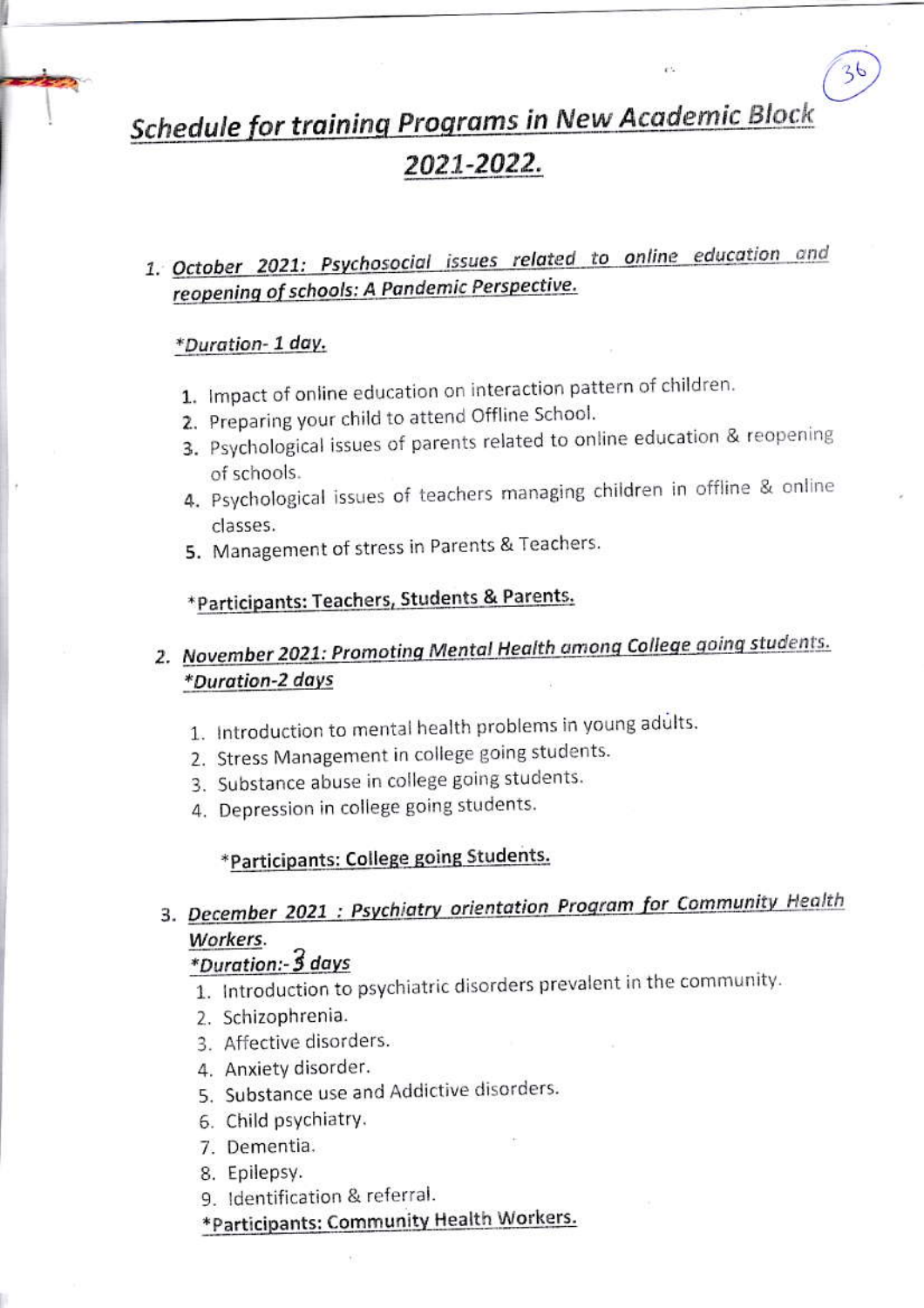# 4. January 2022: Women Mental Health.

#### \*Duration:- 1 day

- 1. Violence against women.
- 2. Psychological issues in working women.
- 3. Mental Health issues specifically related to females.

# \*Participants: Women from different strata of society.

5. February 2022: Mental Health Challenges in office Workers.

#### \*Duration:- 1 day

- 1. Managing work & home
- 2. Promoting Mental Health Wellbeing in work place. \*Participants: Office workers.

# 6. March 2022 : Psychiatry Orientation Program for Nurses.

#### \*Duration: 3 days

- 1. Introduction to psychiatric disorders prevalent in the community.
- 
- 3. Affective disorders.
- 4. Anxiety disorder.
- 5. Substance use and Addictive disorders.
- 6. Child psychiatry.
- 7. Dementia.
- 8. Epilepsy.

#### \*Participants: Nursing Students & or Nurses from Govt. Hospitals of Jharkhand.

#### 7. April 2022 : Mental Health issues in School going Children's. \*Duration:- 2 day.

- 1. Psychological issues faced by school going children.
- 2. Promoting well being & resilience in school going children.
- 3. Handling Trauma.
- 4. Substance abuse problem in school going children.

5. Promoting sex education in school going children.

# \*Participants:- School going Children from class 5<sup>th</sup> to 10<sup>th</sup> std from Ranchi